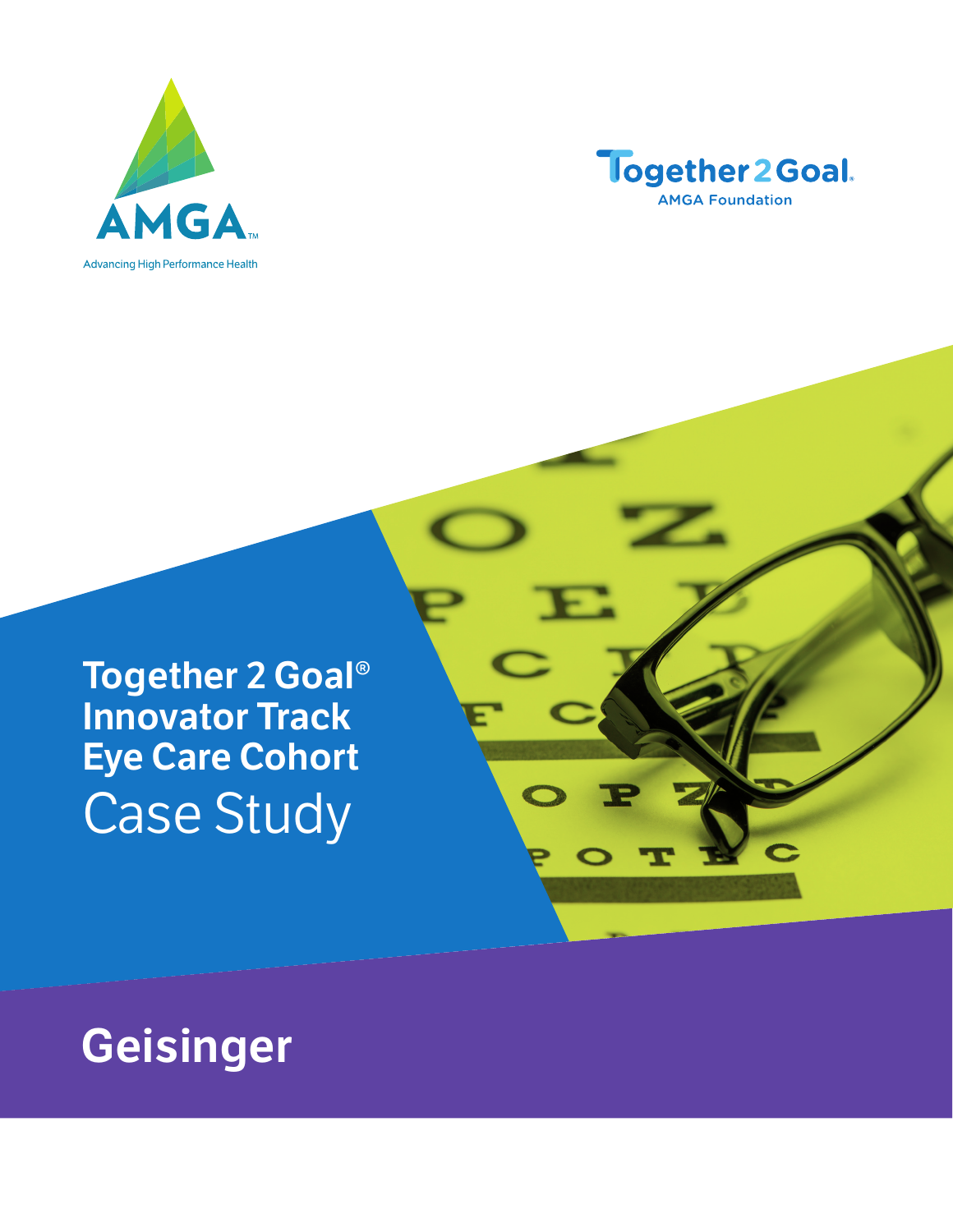## **Organizational Profile**

Founded in 1915, Geisinger's organizational philosophy and structure was based on that of the Mayo Clinic. It has evolved from a single hospital into one of the largest health systems in the United States, serving 44 counties across Pennsylvania and six counties in New Jersey. The physician-led system employs more than 30,000, including an almost 2,000-physician member multispecialty group practice as well as 11 acute care hospitals, one alcohol and chemical dependency treatment center, two research centers, a medical school, and an insurance company.

### **Executive Summary**

According to the 2020 National Diabetes Statistics Report from the Centers for Disease Control and Prevention (CDC), more than 34 million Americans have diabetes, with up to 95% of those having Type 2 diabetes.<sup>1</sup>

Diabetes is the leading cause of new cases of blindness in adults, and diabetes-related blindness costs the United States about \$500 million annually.<sup>2</sup> The American Diabetes Association (ADA) recommends that people with diabetes get an eye exam following their diagnosis and at regular intervals every one to two years thereafter.3 Despite these recommendations, a significant portion of patients with diabetes are not meeting the recommended screening guidelines.4 AMGA convened the Together 2 Goal® (T2G) Innovator Track Eye Care Cohort (Eye Care Cohort) to address this problem by allowing groups to explore ways to increase eye exam rates for people with diabetes.

Geisinger has focused on screening patients with diabetes for retinopathy for many years. The organization has invested in information technology infrastructure, including implementing an electronic health record (EHR), utilizing population health software (Cerner HealtheIntent), and teaming with the Keystone Health Information Exchange (KeyHIE). Additionally, in 2015, Geisinger launched a telemedicine retinal exam program that included placement of fundus cameras in the organization's large primary care and endocrinology clinics.

During the Eye Care Cohort, Geisinger refined its existing interventions and expanded its telemedicine retinal exam program. The organization also worked to improve capture of exams done by eye providers, including implementing a best practice alert (BPA) to help capture information from providers employed by Geisinger and improving the process for requesting completed exams and working with KeyHIE to capture information from non-Geisinger providers.

#### **Program Goals and Measures of Success**

Geisinger sought to improve their performance on the Cohort measure: the proportion of Type 2 diabetes patients in the T2G Cohort with a documented screening for diabetic retinal disease. This measure, selected by the Eye Care Cohort Advisory Committee, was based on an adapted version of the HEDIS 2018 Technical Specifications for Physician Measurement: Comprehensive Adult Diabetes Care: Eye Exam Numerator (see Appendix).

Geisinger established other measures of success as well, including increasing the number of fundus cameras in community medicine locations; increasing the number of images captured by each camera; and improving the capture rate of retinal exams done by eye providers including those employed by Geisinger Health as well as those outside the Geisinger network.

#### **Existing Diabetes Population and Care Structure**

Geisinger cares for three million patients across 45 counties including over 40,000 patients who have diabetes. Geisinger has almost 50 primary care sites across northeastern Pennsylvania. Sites vary in size and location from very rural practices with a single provider to large groups in urban areas with almost 20 providers. Geisinger also has a large employed eye care provider group including both ophthalmologists and optometrists practicing in almost 20 clinics.

Patients with diabetes are identified through documentation in the EHR, Epic. Geisinger has a process where patients with high hemoglobin A1c or who are prescribed a medication typically used to treat diabetes are queried and providers are required to confirm if the patient has diabetes or not.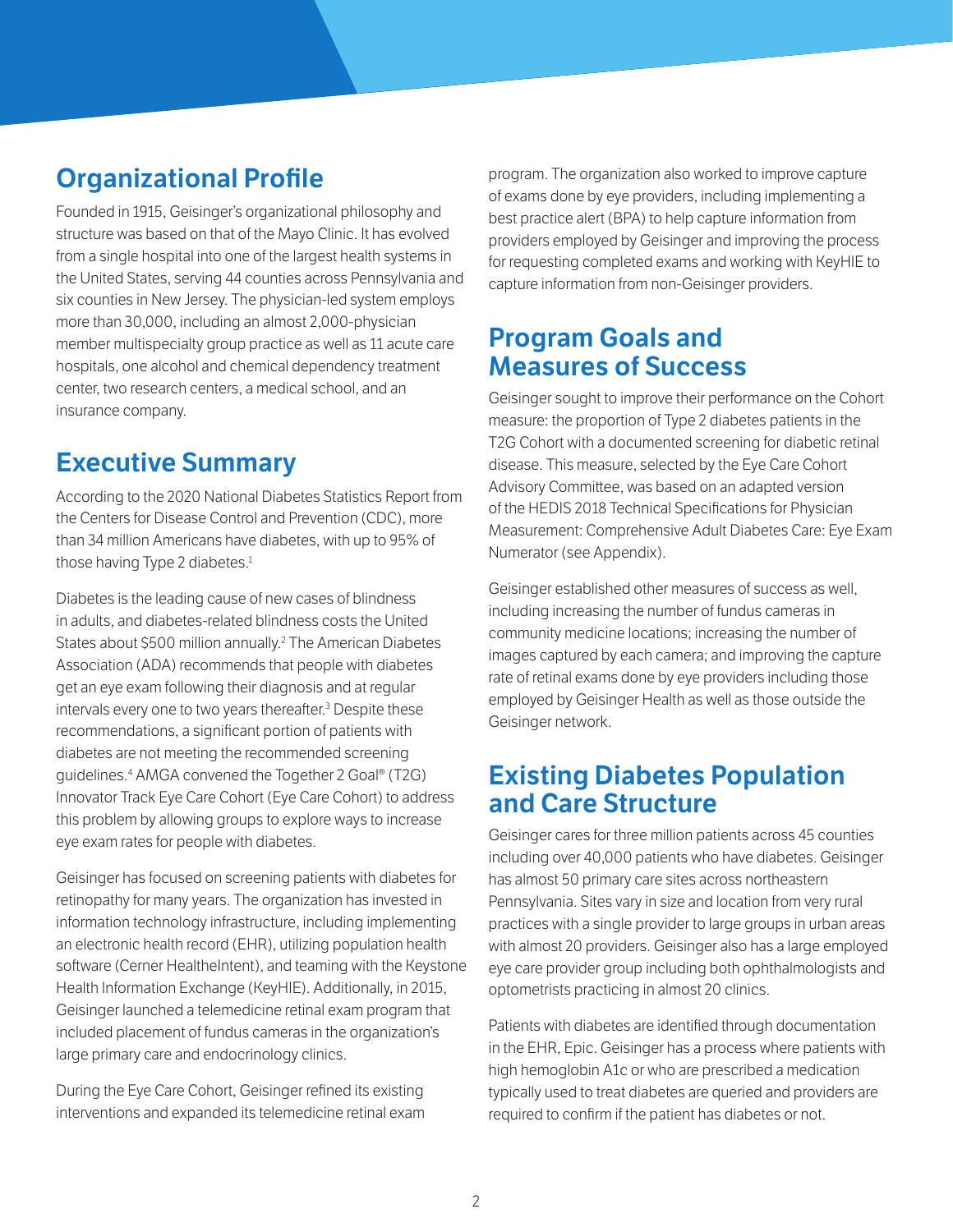#### **Interventions**

In 2015, Geisinger began piloting a telemedicine approach using fundus cameras located in primary care and endocrinology clinics. This allows a picture of a patient's retinas to be taken at a remote clinic and the image to be transferred to an ophthalmology provider for review. Nurses are alerted via BPAs during the rooming process if the patient they are rooming is overdue for an eye exam. Patients are given a handout on the importance of having their eyes examined, and if the patient agrees, they are taken to the camera where the images are taken and sent to an eye provider to review. Abnormal results are sent back to the ordering provider with a recommendation for follow-up. If patients have a normal result, a letter is sent to the patient informing them of the result and reminding them of the importance of future screening. A project dashboard created by Geisinger's Information Technology (IT) department tracks each step of the process, including the number of patients screened, the clinic provider's workflow, and the eye provider's workflow. Geisinger also tracks the percentage of patients with normal results, the percentage of results that were abnormal or uninterpretable, and appointments scheduled after providers refer patients to a Geisinger eye provider. Geisinger has expanded this program to 21 primary care sites and two endocrinology clinics.

As a result of its work with AMGA, Geisinger was able to identify several areas to improve its eye exam program. First, the organization found that many patients were leaving the office prior to having the images captured. To help, the team developed "eye cards" which included a 2"x2" picture of an eye. These cards were given to patients when an eye imaging order was placed to remind both the provider and the patient that the patient shouldn't leave until their eye exam is done.

Another area of opportunity Geisinger found was improving the capture of retinopathy screening results done by eye providers (i.e., both optometrists and ophthalmologists). For Geisinger-employed providers, the team put in place a BPA that allows them to discretely document the retinal exam. For non-Geisinger eye providers, the team is working on improved methods of data sharing. One of these methods is simplifying the process that primary care offices use when requesting the exam in order to eliminate the need for phone calls. The other is teaming with the KeyHIE to connect the EHRs of outside

eye providers to the Cerner HealtheIntent tool to capture the results of retinopathy screenings they provide and satisfy the care gap.

Geisinger has also worked to improve its educational processes for patients and staff. For patients, Geisinger provides a handout during the office visit discussing the importance of retinopathy screening and describing the telemedicine retinal exam program. If patients agree to participate in the program, they receive a letter informing them of their results and the next steps. Geisinger also sends letters to patients overdue for retinopathy screening and encourages them to be screened.

For staff, Geisinger hosts quarterly webinars reviewing best practices and workflows. The organization also regularly provides updates on performance, including a direct message to nursing staff every time one of their patients is found to have retinopathy letting them know they "saved an eyeball."

A key part of this process for Geisinger was identifying patients who were overdue for retinopathy screening. Measuring compliance by using EHR data across the Geisinger system was critical. Geisinger identified patients by looking at the following: (1) if the patient had diabetes in their history, and (2) whether they had an approved mechanism of screening documented in the EHR in the past 12 months. If the patient was found to be overdue for screening, a BPA was triggered at the point of care. Additionally, compliance was measured and fed to a web-based diabetes dashboard, which measured performance around retinopathy and other diabetes quality measures at the system, clinic, and provider level. Geisinger currently uses an internally built and maintained dashboard. In addition, Geisinger uses the Cerner HealtheIntent tool to aggregate data from various sources outside of the EHR, including data from health plans, KeyHIE, and others. The Cerner tool can also provide more advanced registries of Geisinger's population of patients with diabetes.

#### **Outcomes and Results**

Overall, Geisinger saw a 3% improvement in the number of patients who had a documented screening for diabetic retinopathy during the Cohort timeframe, with a final screening rate of 66.5% (see Appendix). This was an accomplishment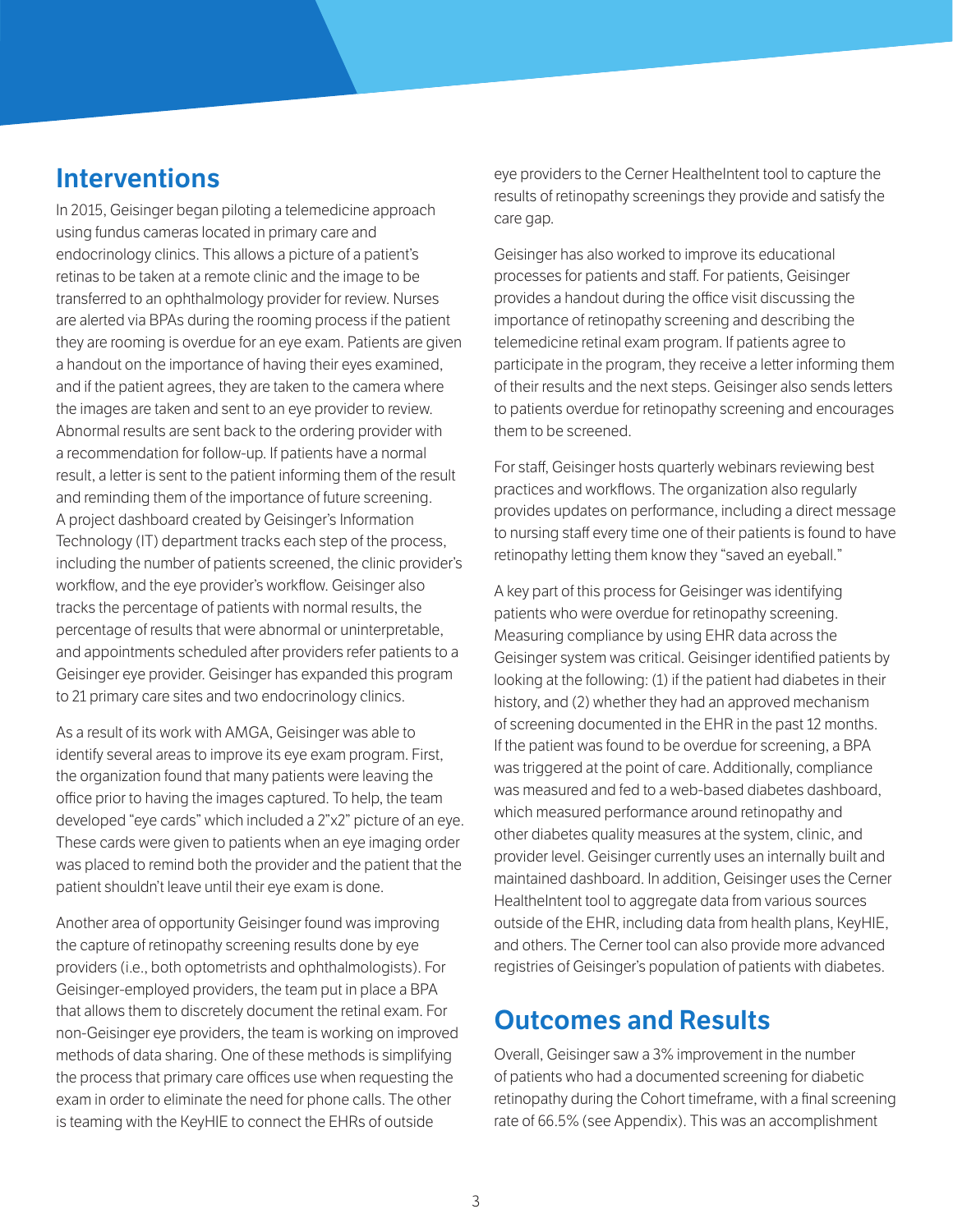considering the additional challenge that, during the Eye Care Cohort, Geisinger's total number of patients with diabetes increased from approximately 37,000 to over 39,000.

Geisinger observed that sites with fundus cameras outperformed those without a camera. Sites with a camera installed averaged greater than a 10% increase in their screening rates. Overall, Geisinger used fundus cameras to examine more than 4,200 patients during the 12 months of the Cohort, 500 of whom had abnormal results.

#### **Lessons Learned and Ongoing Activities**

Through participation in the Eye Care Cohort, Geisinger learned several key lessons. First, local ownership at the clinic level is critical for success. The sites that did the best with the fundus cameras were those who were excited to have them and took accountability for screening patients. Geisinger also found that an efficient workflow is important; helping make it as easy as possible for staff to do the right thing enables change to be successful. Geisinger plans to continue to expand its camera program and improve its workflow.

Second, Geisinger learned that capturing retinal exams done by eye providers is important to close the data gap. Although many patients were regularly seeing eye care providers, Geisinger was not getting the results of the exams. Geisinger continues to work with non-employed eye care providers to efficiently share data and is still exploring the possibility of doing it seamlessly across KeyHIE.

Lastly, through its interventions, Geisinger has recognized that many patients with diabetes already have retinopathy or are newly diagnosed with retinopathy. These patients need regular follow-up and potentially need treatment to prevent blindness from diabetic retinopathy. Geisinger feels that a key next step is to close the loop and ensure that these patients are seen.

#### **References**

- 1. Centers for Disease Control and Prevention. 2020. National Diabetes Statistics Report, 2020 (Rep.). Retrieved from cdc. gov/diabetes/pdfs/data/statistics/national-diabetes-statisticsreport.pdf.
- 2. Centers for Disease Control and Preventions. n.d. Diabetic Retinopathy. Retrieved from cdc.gov/visionhealth/pdf/ factsheet.pdf.
- 3. Solomon, S. D., Chew, E., Duh, E. J., Sobrin, L., Sun, J. K., VanderBeek, B. L., Wykoff, C.C., Gardner, T. W. (2017). Diabetic Retinopathy: A Position Statement by the American Diabetes Association. *Diabetes Care*, 40(3), 412-418. doi:10.2337/ dc16-2641.
- 4. Garg, S. & Davis, R. (2009). Diabetic Retinopathy Screening Update. *Clinical Diabetes,* 27(4), 140-145; doi: 10.2337/ diaclin.27.4.140.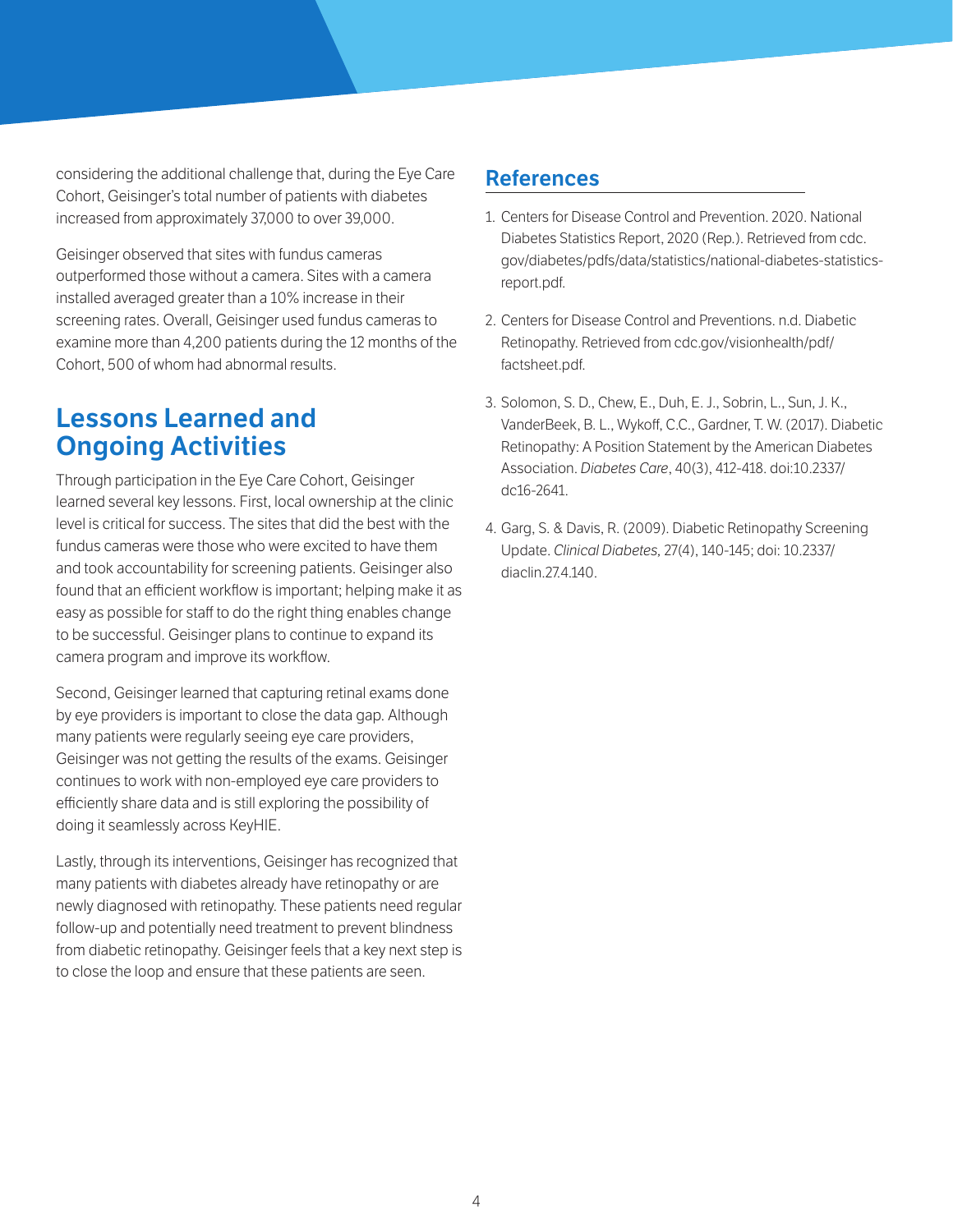## **Eye Care Cohort Measure**

Measurement is a cornerstone of all facets of the T2G campaign, including the Innovator Track. During the Eye Care Cohort, groups measured rates of documented screening for diabetic retinal disease among the T2G Cohort with Type 2 diabetes and tracked improvement.

In keeping with AMGA Foundation's philosophy to measure improvement using existing industry-standard measures when possible, the denominator for the Eye Care Cohort was defined to be the same as the T2G Cohort for the campaign (i.e., patients with Type 2 diabetes who meet the T2G campaign criteria to be included in the four individual core components and the diabetes bundle measure). This denominator is broadly defined as patients age 18–75 with:

- Two or more eligible ambulatory encounters with an eligible primary care, endocrinology, cardiology, or nephrology provider in the last 18 months **AND**
- At least one Type 2 diabetes on a claim or problem list in that same 18-month period.

For complete denominator measure specifications with inclusion and exclusion criteria, see Together 2 Goal® Campaign Measurement Specifications (v3, April 2019).

The numerator for the measure was determined to be those T2G Type 2 diabetes patients who met the criteria for HEDIS 2018 Technical Specifications for Physician Measurement: Comprehensive Adult Diabetes Care: Eye Exam Numerator.

Screening or monitoring for diabetic retinal disease was identified by electronic data or medical record review and included:

- A retinal or dilated eye exam by an eye care professional (optometrist or ophthalmologist) in the measurement year;
- A negative retinal exam (negative for retinopathy) by an eye care professional in the year prior to the measurement year; or
- A bilateral eye enucleation anytime during the patient's history through the end of the measurement period.

Eye Care Cohort participants were provided detailed measure specifications and relevant HEDIS value sets.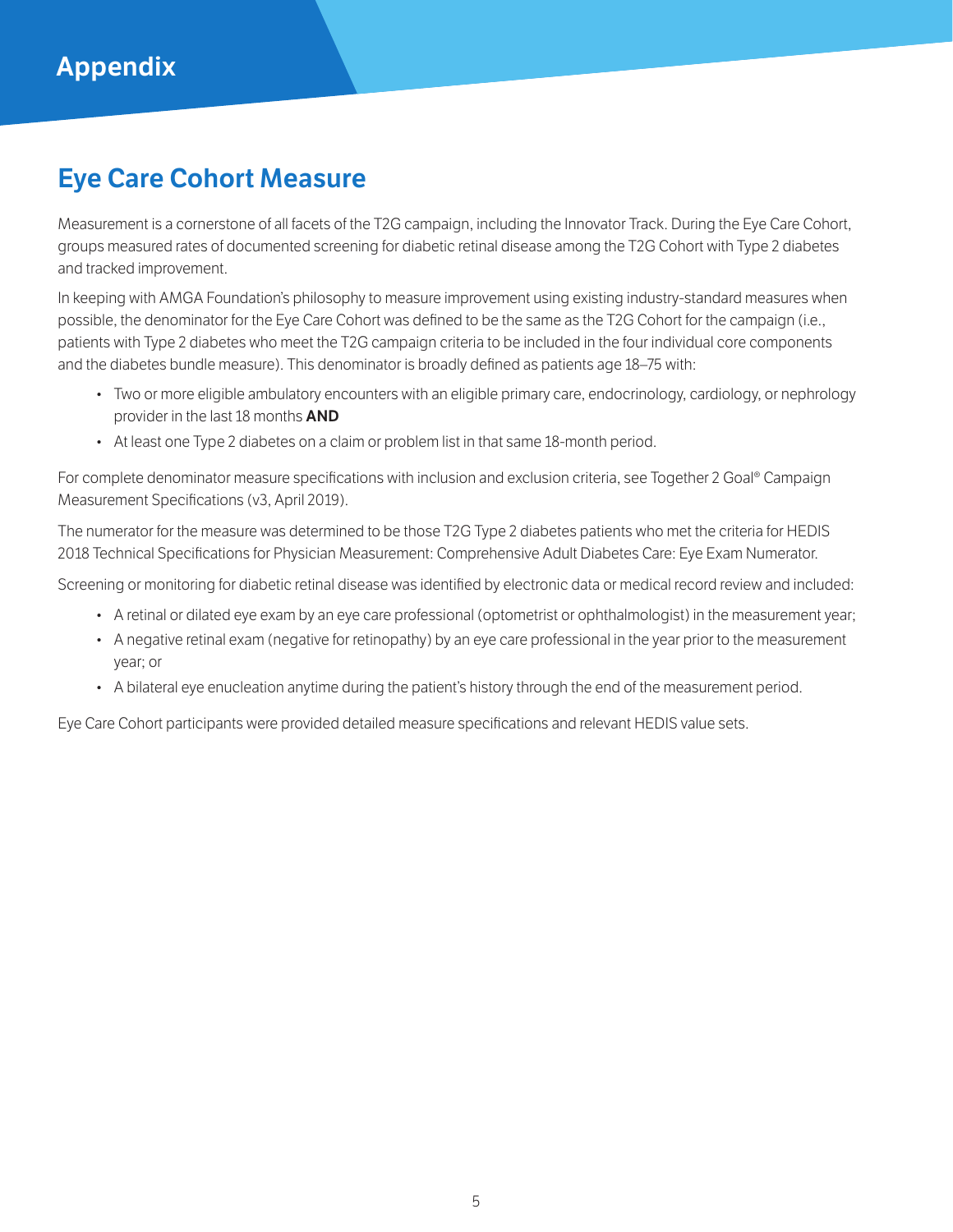# **Appendix**

# **Geisinger Eye Care Cohort Results**